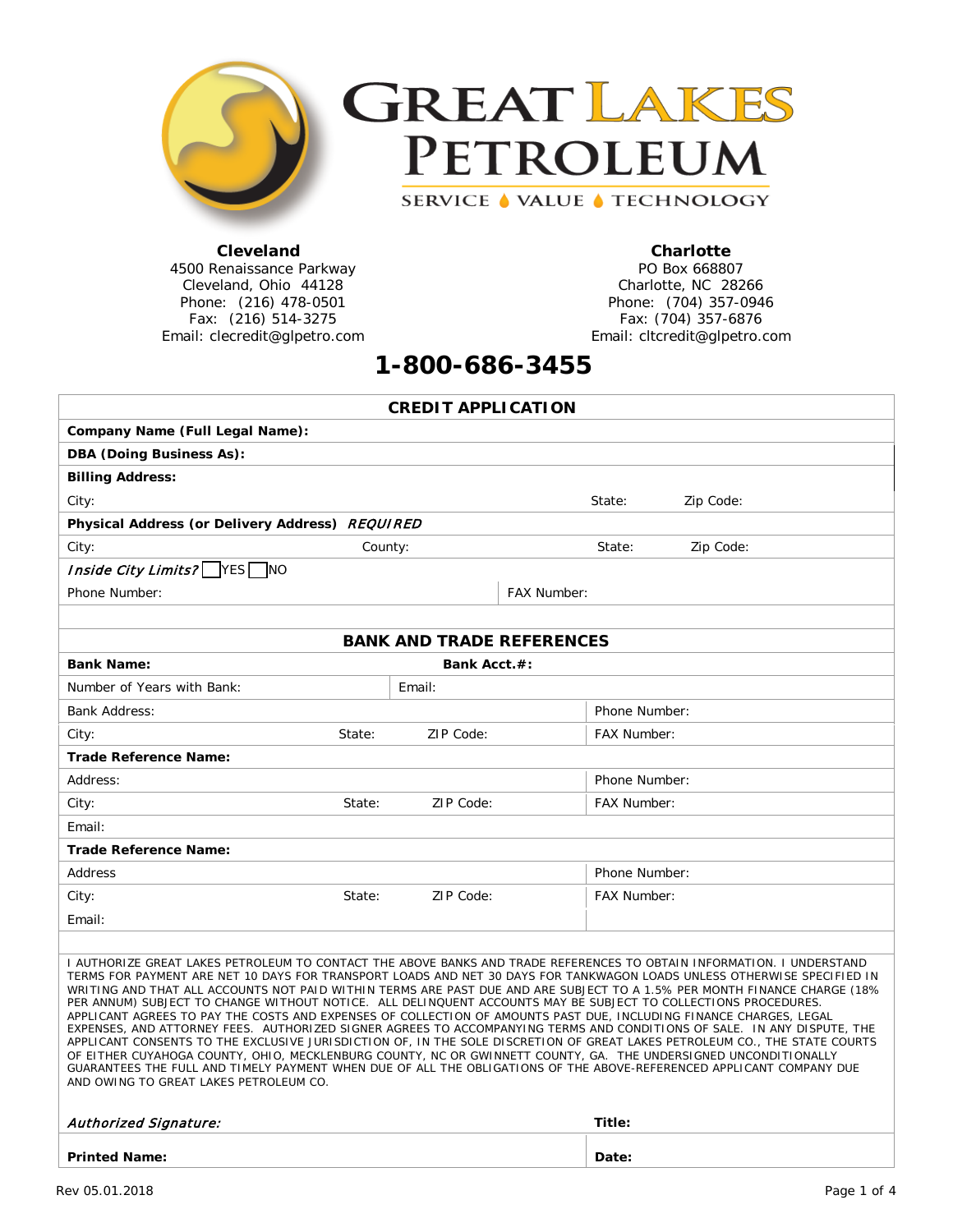| Nature of Business (please describe):                                                                                                                                                                                                                                                                                                                                                                                                                                                                                                                                                                                                                                                                                                                                                                                                                                                                                                                                                                                                                           |                 |          |  |                                |              |       |  |
|-----------------------------------------------------------------------------------------------------------------------------------------------------------------------------------------------------------------------------------------------------------------------------------------------------------------------------------------------------------------------------------------------------------------------------------------------------------------------------------------------------------------------------------------------------------------------------------------------------------------------------------------------------------------------------------------------------------------------------------------------------------------------------------------------------------------------------------------------------------------------------------------------------------------------------------------------------------------------------------------------------------------------------------------------------------------|-----------------|----------|--|--------------------------------|--------------|-------|--|
| <b>Business Structure:</b><br>Corporation<br><b>LLC</b><br>¶LP<br>Year Incorporated:<br>State of Incorporation:                                                                                                                                                                                                                                                                                                                                                                                                                                                                                                                                                                                                                                                                                                                                                                                                                                                                                                                                                 |                 |          |  |                                |              |       |  |
| Proprietorship<br>Partnership<br>Year Established:                                                                                                                                                                                                                                                                                                                                                                                                                                                                                                                                                                                                                                                                                                                                                                                                                                                                                                                                                                                                              |                 |          |  |                                |              |       |  |
| <b>T</b> Federal<br><b>Government Agency:</b>                                                                                                                                                                                                                                                                                                                                                                                                                                                                                                                                                                                                                                                                                                                                                                                                                                                                                                                                                                                                                   | State           | County   |  | Other<br> Local                |              |       |  |
| If anything other than Federal, please request Federal Excise Exemption Forms from your sales representative.<br>Please complete the forms and email to: tax@glpetro.com or fax to: (216) 514-3275.                                                                                                                                                                                                                                                                                                                                                                                                                                                                                                                                                                                                                                                                                                                                                                                                                                                             |                 |          |  |                                |              |       |  |
| Please Describe:                                                                                                                                                                                                                                                                                                                                                                                                                                                                                                                                                                                                                                                                                                                                                                                                                                                                                                                                                                                                                                                |                 |          |  |                                |              |       |  |
| Federal Tax ID or Social Security Number:                                                                                                                                                                                                                                                                                                                                                                                                                                                                                                                                                                                                                                                                                                                                                                                                                                                                                                                                                                                                                       |                 |          |  | <b>DUNS Number:</b>            |              |       |  |
| List major stockholders, officers, or owners along with address and Social Security Number.                                                                                                                                                                                                                                                                                                                                                                                                                                                                                                                                                                                                                                                                                                                                                                                                                                                                                                                                                                     |                 |          |  |                                |              |       |  |
| Name/Title:                                                                                                                                                                                                                                                                                                                                                                                                                                                                                                                                                                                                                                                                                                                                                                                                                                                                                                                                                                                                                                                     |                 |          |  | <b>Social Security Number:</b> |              |       |  |
|                                                                                                                                                                                                                                                                                                                                                                                                                                                                                                                                                                                                                                                                                                                                                                                                                                                                                                                                                                                                                                                                 |                 |          |  |                                |              |       |  |
| Name/Title:                                                                                                                                                                                                                                                                                                                                                                                                                                                                                                                                                                                                                                                                                                                                                                                                                                                                                                                                                                                                                                                     |                 |          |  | <b>Social Security Number:</b> |              |       |  |
|                                                                                                                                                                                                                                                                                                                                                                                                                                                                                                                                                                                                                                                                                                                                                                                                                                                                                                                                                                                                                                                                 |                 |          |  |                                |              |       |  |
| Name/Title:                                                                                                                                                                                                                                                                                                                                                                                                                                                                                                                                                                                                                                                                                                                                                                                                                                                                                                                                                                                                                                                     |                 |          |  | <b>Social Security Number:</b> |              |       |  |
|                                                                                                                                                                                                                                                                                                                                                                                                                                                                                                                                                                                                                                                                                                                                                                                                                                                                                                                                                                                                                                                                 |                 |          |  |                                |              |       |  |
| <b>Accounts Payable Contact Name:</b>                                                                                                                                                                                                                                                                                                                                                                                                                                                                                                                                                                                                                                                                                                                                                                                                                                                                                                                                                                                                                           |                 |          |  |                                |              |       |  |
| <b>Phone Number:</b>                                                                                                                                                                                                                                                                                                                                                                                                                                                                                                                                                                                                                                                                                                                                                                                                                                                                                                                                                                                                                                            |                 |          |  | <b>FAX Number:</b>             |              |       |  |
| <b>E-Mail Invoices To:</b><br><b>E-mail Statements To:</b>                                                                                                                                                                                                                                                                                                                                                                                                                                                                                                                                                                                                                                                                                                                                                                                                                                                                                                                                                                                                      |                 |          |  |                                |              |       |  |
| YES<br>Purchase Order Required?                                                                                                                                                                                                                                                                                                                                                                                                                                                                                                                                                                                                                                                                                                                                                                                                                                                                                                                                                                                                                                 | N <sub>O</sub>  |          |  |                                |              |       |  |
| NOTICE: IF YOUR APPLICATION FOR BUSINESS OR PERSONAL CREDIT IS DENIED, YOU HAVE THE RIGHT TO A WRITTEN STATEMENT OF THE SPECIFIC<br>REASONS FOR THE DENIAL. TO OBTAIN A COPY OF THE STATEMENT, PLEASE CONTACT US WITHIN 60 DAYS FROM THE DAY YOU ARE NOTIFIED OF OUR<br>DECISION. WE WIL SEND YOU A WRITTEN STATEMENT OF THE REASONS FOR THE DENIAL WITHIN 30 DAYS OF RECEIVING YOUR REQUEST FOR THE<br>STATEMENT. THE FEDERAL EQUAL OPPORTUNITY ACT PROHIBITS CREDITORS FROM DISCRIMINATING AGAINST CREDIT APPLICANTS ON THE BASIS OF<br>RACE, COLOR, RELIGION, NATIONAL ORIGIN, SEX, MARITAL STATUS, AGE (PROVIDED APPLICANT HAS THE CAPACITY TO ENTER INTO A BINDING<br>CONTRACT), BECAUSE ALL OR PART OF THE APPLICANT'S INCOME IS DERIVED FROM ANY PUBLIC ASSISTANCE PROGRAM, OR BECAUSE THE APPLICANT<br>HAS IN GOOD FAITH EXERCISED ANY RIGHT UNDER THE CONSUMER CREDIT PROTECTION ACT. THE FEDERAL AGENCY THAT ADMINISTERS COMPLIANCE<br>WITH THIS LAW CONCERNING THIS CREDITOR IS THE FEDERAL TRADE COMMISSION, ECOA COMPLIANCE, WASHINGTON, DC 20581. |                 |          |  |                                |              |       |  |
| <b>INTERNAL OFFICE USE</b> (TO BE COMPLETED BY SALES REPRESENTATIVE)                                                                                                                                                                                                                                                                                                                                                                                                                                                                                                                                                                                                                                                                                                                                                                                                                                                                                                                                                                                            |                 |          |  |                                |              |       |  |
| Indicate Tankwagon:                                                                                                                                                                                                                                                                                                                                                                                                                                                                                                                                                                                                                                                                                                                                                                                                                                                                                                                                                                                                                                             | Transport:      |          |  | Combination of:                |              |       |  |
| <b>Estimated Monthly Volume:</b>                                                                                                                                                                                                                                                                                                                                                                                                                                                                                                                                                                                                                                                                                                                                                                                                                                                                                                                                                                                                                                |                 |          |  |                                |              |       |  |
| <b>Ship to Address:</b>                                                                                                                                                                                                                                                                                                                                                                                                                                                                                                                                                                                                                                                                                                                                                                                                                                                                                                                                                                                                                                         |                 |          |  |                                |              |       |  |
| <b>Product Description</b>                                                                                                                                                                                                                                                                                                                                                                                                                                                                                                                                                                                                                                                                                                                                                                                                                                                                                                                                                                                                                                      | ltem<br>Code    |          |  | Adder Product Description      | ltem<br>Code | Adder |  |
| #2 Ultra Low Clear 15-PPM                                                                                                                                                                                                                                                                                                                                                                                                                                                                                                                                                                                                                                                                                                                                                                                                                                                                                                                                                                                                                                       | 168             |          |  | Clear B-5 Bio Diesel           | <b>B05</b>   |       |  |
| #2 Ultra Low Dyed 15-PPM                                                                                                                                                                                                                                                                                                                                                                                                                                                                                                                                                                                                                                                                                                                                                                                                                                                                                                                                                                                                                                        | 228             |          |  | Kerosene Clear 15-PPM          | 146          |       |  |
| Arctic #2 Ultra Low Clear                                                                                                                                                                                                                                                                                                                                                                                                                                                                                                                                                                                                                                                                                                                                                                                                                                                                                                                                                                                                                                       | 468             | TN<br>VA |  | Kerosene Dyed 15-PPM           | 073          |       |  |
| Arctic #2 Ultra Low Dyed                                                                                                                                                                                                                                                                                                                                                                                                                                                                                                                                                                                                                                                                                                                                                                                                                                                                                                                                                                                                                                        | 428             | TN<br>VA |  | 87 Octane - 10% Ethanol        | 187          |       |  |
| Dyed B-2 Bio Diesel                                                                                                                                                                                                                                                                                                                                                                                                                                                                                                                                                                                                                                                                                                                                                                                                                                                                                                                                                                                                                                             | DO <sub>2</sub> |          |  | 89 Octane - 10% Ethanol        | 189          |       |  |
| Clear B-2 Bio Diesel                                                                                                                                                                                                                                                                                                                                                                                                                                                                                                                                                                                                                                                                                                                                                                                                                                                                                                                                                                                                                                            | <b>B02</b>      |          |  | 93 Octane - 10% Ethanol        | 193          |       |  |
| Dyed B-5 Ultra Low Bio Diesel                                                                                                                                                                                                                                                                                                                                                                                                                                                                                                                                                                                                                                                                                                                                                                                                                                                                                                                                                                                                                                   | D <sub>05</sub> |          |  | 87 Octane Gas - Conventional   | 087          |       |  |
|                                                                                                                                                                                                                                                                                                                                                                                                                                                                                                                                                                                                                                                                                                                                                                                                                                                                                                                                                                                                                                                                 |                 |          |  |                                |              |       |  |
| Comments:                                                                                                                                                                                                                                                                                                                                                                                                                                                                                                                                                                                                                                                                                                                                                                                                                                                                                                                                                                                                                                                       |                 |          |  |                                |              |       |  |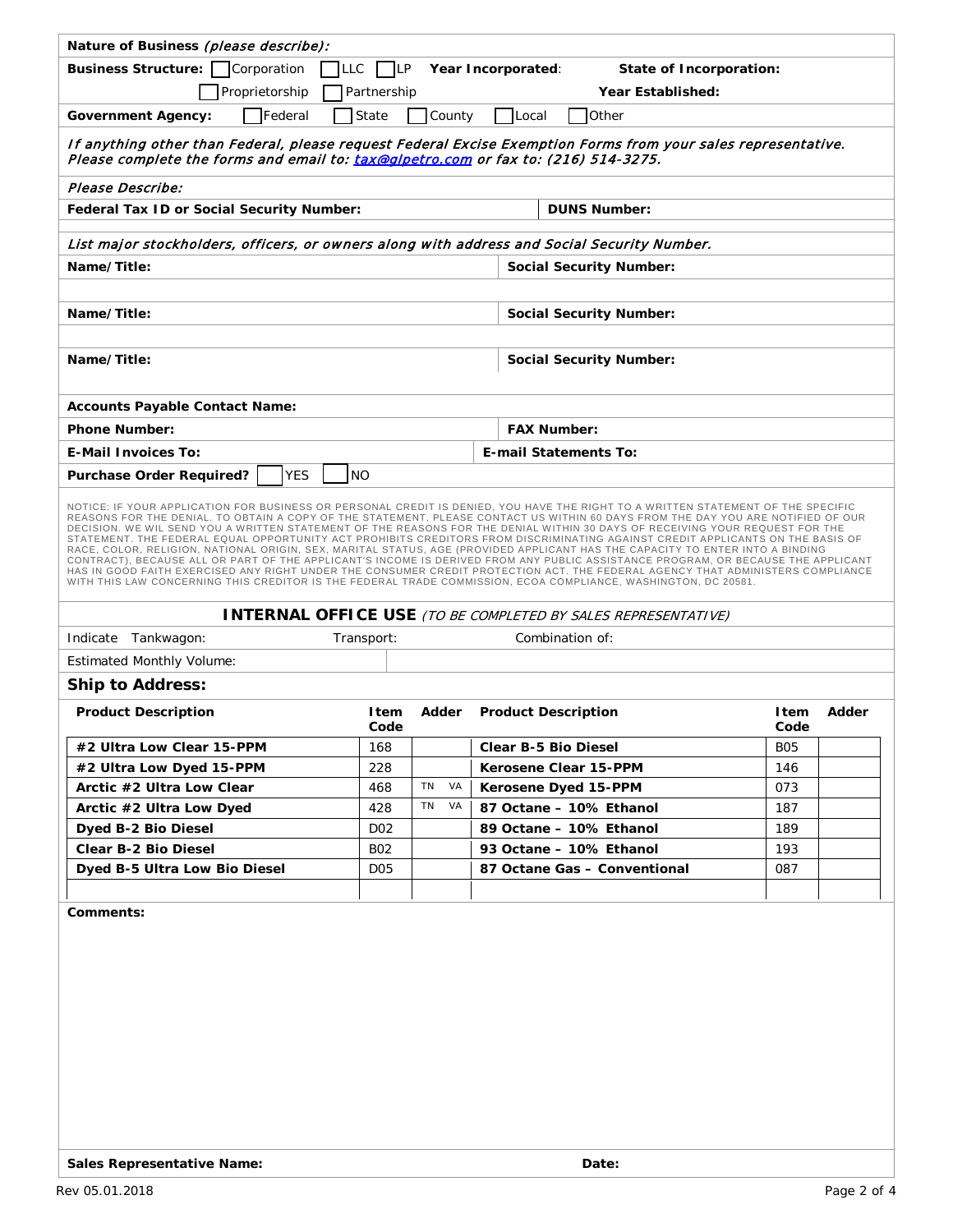

**Cleveland** 4500 Renaissance Parkway Cleveland, Ohio 44128 Phone: (216) 478-0501 Fax: (216) 514-3275 Email: clecredit@glpetro.com

**Charlotte** PO Box 668807 Charlotte, NC 28266 Phone: (704) 357-0946 Fax: (704) 357-6876 Email: cltcredit@glpetro.com

## **Customer Tax Information**

| <b>COMPANY NAME:</b><br><b>TAX CONTACT PHONE:</b>                                                                                                                                                                                                         |                                                                                                                                                                                                                                                                                                                                                                                                                                                                                                                                |                                                                                                 |
|-----------------------------------------------------------------------------------------------------------------------------------------------------------------------------------------------------------------------------------------------------------|--------------------------------------------------------------------------------------------------------------------------------------------------------------------------------------------------------------------------------------------------------------------------------------------------------------------------------------------------------------------------------------------------------------------------------------------------------------------------------------------------------------------------------|-------------------------------------------------------------------------------------------------|
| <b>TAX CONTACT EMAIL:</b>                                                                                                                                                                                                                                 |                                                                                                                                                                                                                                                                                                                                                                                                                                                                                                                                |                                                                                                 |
|                                                                                                                                                                                                                                                           | Please provide all requested tax documentation within 30 days of submitting this application.<br>If you have any questions, please contact the tax department at tax@glpetro.com.                                                                                                                                                                                                                                                                                                                                              |                                                                                                 |
| Is the company exempt from Federal, State, County/City Excise or Sales Tax?    Yes   No<br>If yes, please complete the following 2 pages. If no, your application is complete.                                                                            |                                                                                                                                                                                                                                                                                                                                                                                                                                                                                                                                |                                                                                                 |
| Are you an Ohio Retailer? VES NO<br>If Yes, please provide ODT Number 81 ___________ to receive shrinkage credit (if not supplied, business will not<br>receive credit).                                                                                  |                                                                                                                                                                                                                                                                                                                                                                                                                                                                                                                                |                                                                                                 |
| Is your company on the NORA (National Oilheat Research Alliance) Exclusionary List?   YES   NO<br>If Yes, please provide a NORA Exemption Certificate.                                                                                                    |                                                                                                                                                                                                                                                                                                                                                                                                                                                                                                                                |                                                                                                 |
| Does the company have any fuel licenses (Fuel Supplier, Distributor, Importer or Exporter, etc.)?<br>$\Box$ YES $\Box$ NO If yes, please fill out applicable sections on the next page.                                                                   |                                                                                                                                                                                                                                                                                                                                                                                                                                                                                                                                |                                                                                                 |
| Does the company own an underground storage tank? IVES NO                                                                                                                                                                                                 |                                                                                                                                                                                                                                                                                                                                                                                                                                                                                                                                |                                                                                                 |
|                                                                                                                                                                                                                                                           |                                                                                                                                                                                                                                                                                                                                                                                                                                                                                                                                | State:                                                                                          |
| <b>Sales and Use Tax Information</b>                                                                                                                                                                                                                      |                                                                                                                                                                                                                                                                                                                                                                                                                                                                                                                                |                                                                                                 |
| Are your purchases Sales Exempt? VES NO (If Yes, please list license numbers and include multi-state<br>exemption certificate and any certificates not included in the multi-state with the application)                                                  |                                                                                                                                                                                                                                                                                                                                                                                                                                                                                                                                |                                                                                                 |
| AL                                                                                                                                                                                                                                                        | $MD \_$                                                                                                                                                                                                                                                                                                                                                                                                                                                                                                                        |                                                                                                 |
| $AR$ and $AR$ and $AR$ and $AR$ and $AR$ and $AR$ and $AR$ and $AR$ and $AR$ and $AR$ and $AR$ and $AR$ and $AR$ and $AR$ and $AR$ and $AR$ and $AR$ and $AR$ and $AR$ and $AR$ and $AR$ and $AR$ and $AR$ and $AR$ and $AR$ and $AR$ and $AR$ and $AR$ a |                                                                                                                                                                                                                                                                                                                                                                                                                                                                                                                                |                                                                                                 |
|                                                                                                                                                                                                                                                           | $MO \xrightarrow{\qquad \qquad }$                                                                                                                                                                                                                                                                                                                                                                                                                                                                                              | $SC \underline{\hspace{2.5cm}}$                                                                 |
| FL __________________________                                                                                                                                                                                                                             |                                                                                                                                                                                                                                                                                                                                                                                                                                                                                                                                | $\begin{tabular}{c} 20\hline \text{TN} & \text{---} & \text{---} & \text{---} \\ \end{tabular}$ |
|                                                                                                                                                                                                                                                           |                                                                                                                                                                                                                                                                                                                                                                                                                                                                                                                                | $TX \qquad \qquad \overbrace{\qquad \qquad }$                                                   |
|                                                                                                                                                                                                                                                           |                                                                                                                                                                                                                                                                                                                                                                                                                                                                                                                                |                                                                                                 |
|                                                                                                                                                                                                                                                           | $NC \xrightarrow{\hspace*{1.5cm}} \xrightarrow{\hspace*{1.5cm}} \xrightarrow{\hspace*{1.5cm}} \xrightarrow{\hspace*{1.5cm}} \xrightarrow{\hspace*{1.5cm}} \xrightarrow{\hspace*{1.5cm}} \xrightarrow{\hspace*{1.5cm}} \xrightarrow{\hspace*{1.5cm}} \xrightarrow{\hspace*{1.5cm}} \xrightarrow{\hspace*{1.5cm}} \xrightarrow{\hspace*{1.5cm}} \xrightarrow{\hspace*{1.5cm}} \xrightarrow{\hspace*{1.5cm}} \xrightarrow{\hspace*{1.5cm}} \xrightarrow{\hspace*{1.5cm}} \xrightarrow{\hspace*{1.5cm}} \xrightarrow{\hspace*{1.5$ | $WW \underline{\hspace{2cm}}$                                                                   |
| LA                                                                                                                                                                                                                                                        |                                                                                                                                                                                                                                                                                                                                                                                                                                                                                                                                |                                                                                                 |